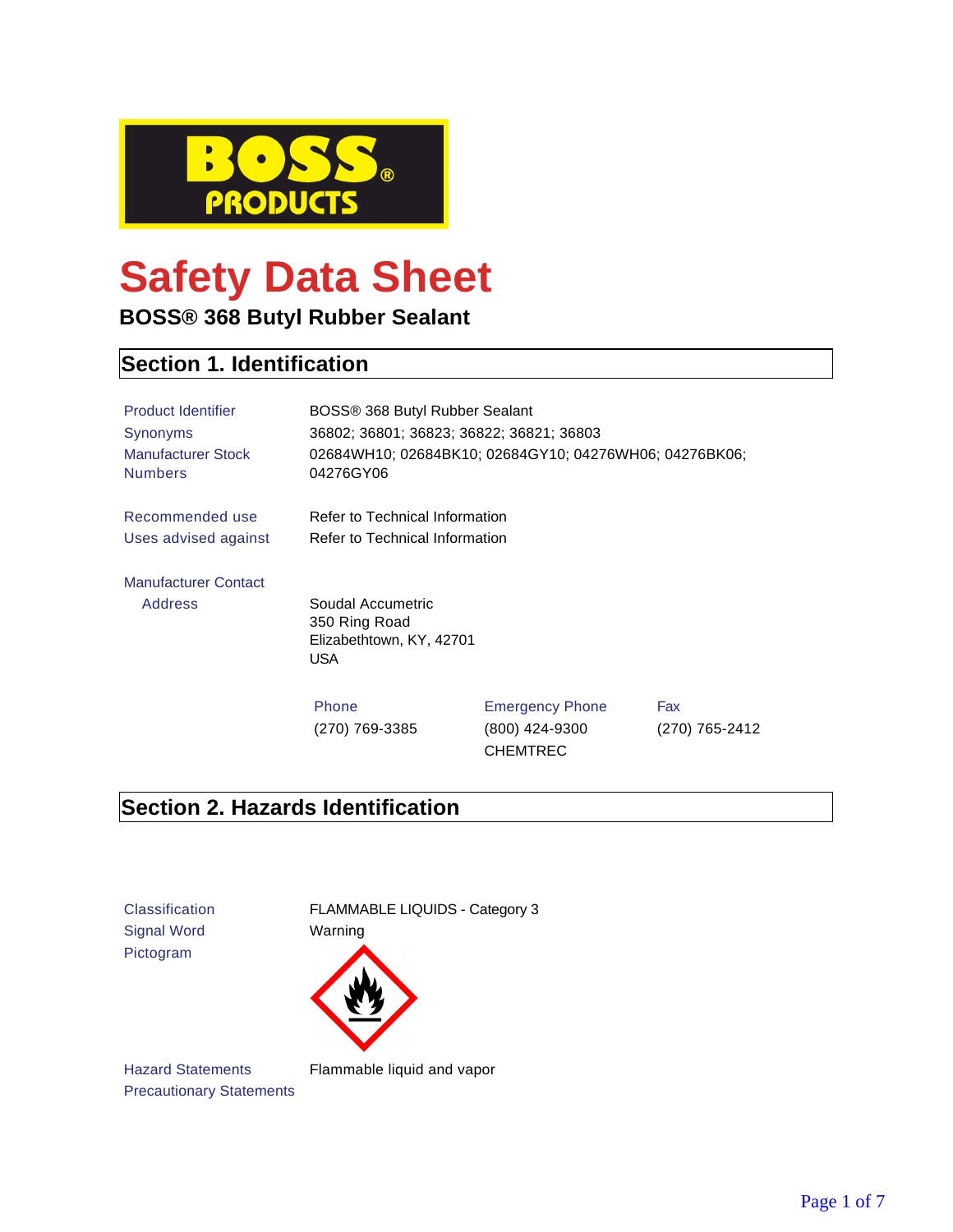| Response                                          | If on skin (or hair): Take off immediately all contaminated clothing. Rinse skin<br>with water/shower.<br>In case of fire: Use appropriate to extinguish.                                                                                                                                                                    |
|---------------------------------------------------|------------------------------------------------------------------------------------------------------------------------------------------------------------------------------------------------------------------------------------------------------------------------------------------------------------------------------|
| Prevention                                        | Ground/bond container and receiving equipment.<br>Keep away from heat.<br>Keep container tightly closed.<br>Take precautionary measures against static discharge.<br>Use explosion-proof electrical/ventilating/lighting equipment.<br>Use only non-sparking tools.<br>Wear protective gloves/eye protection/face protection |
| <b>Storage</b>                                    | Store in a well-ventilated place. Keep cool.                                                                                                                                                                                                                                                                                 |
| <b>Disposal</b>                                   | Dispose of contents/container in accordance with local, state, natioal and<br>international regulations.                                                                                                                                                                                                                     |
| Ingredients of unknown<br>toxicity                | $0\%$                                                                                                                                                                                                                                                                                                                        |
| <b>Hazards not Otherwise</b><br><b>Classified</b> |                                                                                                                                                                                                                                                                                                                              |
| <b>Additional Information</b>                     | None known                                                                                                                                                                                                                                                                                                                   |

# **Section 3. Ingredients**

| <b>CAS</b> | <b>Ingredient Name</b>              | Weight %      |
|------------|-------------------------------------|---------------|
| 1333-86-4  | Carbon Black                        | $< 0.1 \%$    |
| 13463-67-7 | Titanium Dioxide                    | $0.1\%$ - 1%  |
| 14807-96-6 | Magnesium silicate                  | $1\% - 5\%$   |
| 64742-48-9 | Hydrotreated heavy petroleum naptha | $30\% - 40\%$ |
| 1317-65-3  | Calcium carbonate                   | $40\% - 45\%$ |

**Occupational exposure limits, if available, are listed in Section 8.**

# **Section 4. First-Aid Measures**

| Ingestion           | If swallowed, do not induce vomiting. Give victim one or two glasses of water<br>or milk. Call a physician or poison control center immediately for further<br>instructions. Never give anything by mouth to an unconscious person. |
|---------------------|-------------------------------------------------------------------------------------------------------------------------------------------------------------------------------------------------------------------------------------|
| Inhalation          | Remove individual to fresh air. Give oxygen if breathing is labored. If breathing<br>has stopped give artificial respiration. Keep person warm, quiet and seek<br>medical attention.                                                |
| <b>Skin Contact</b> | Remove contaminated clothing and wash skin with soap and water. Get<br>medical attention if irritation persists. Launder clothing before reuse.                                                                                     |
| Eye Contact         | Immediately flush eyes with water for at least 15 minutes. Get medical<br>attention if irritation develops.                                                                                                                         |

# **Section 5. Fire Fighting Measures**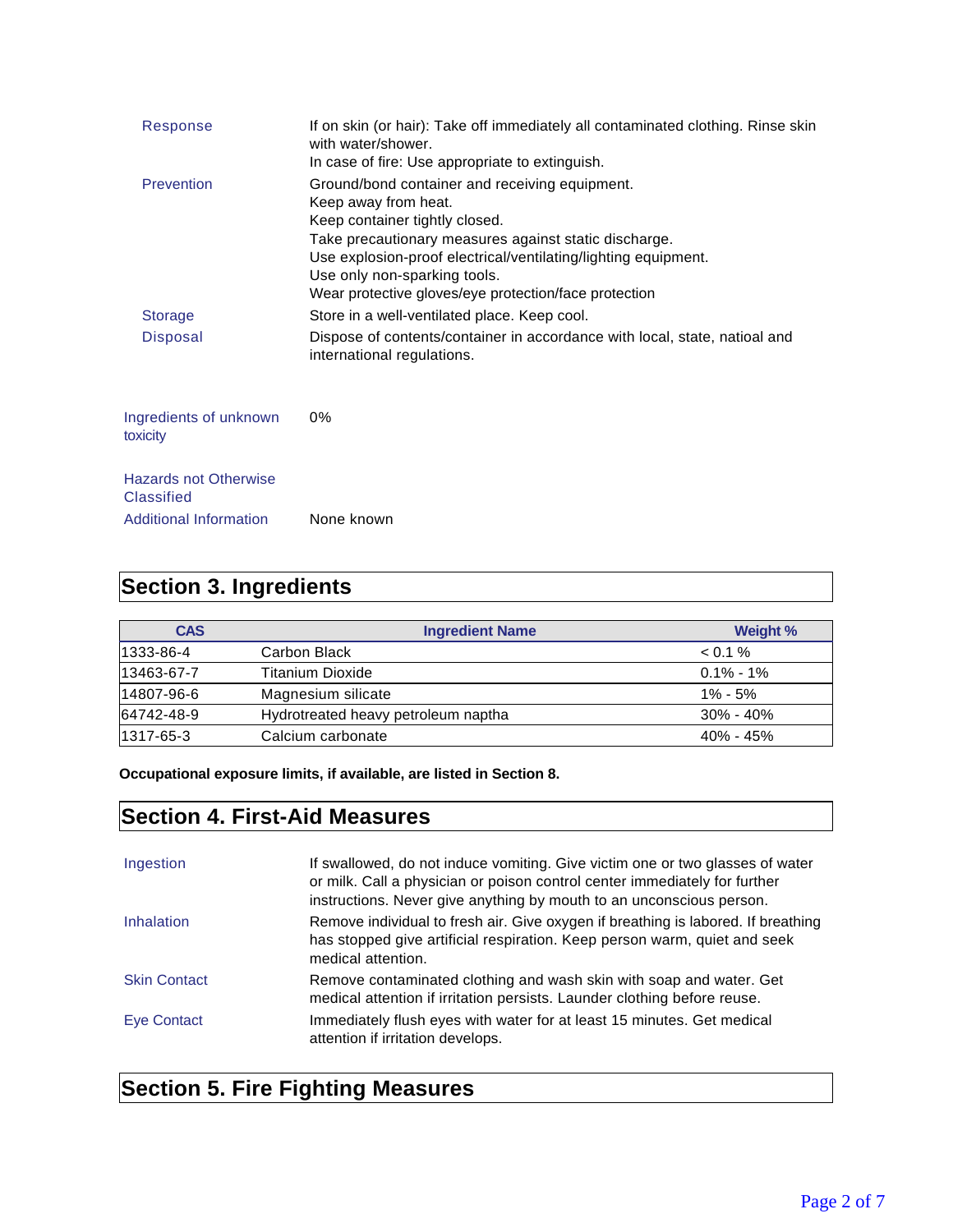| <b>Suitable Extinguishing</b><br>Media                              | Use carbon dioxide, regular dry chemical, regular foam or water.                                                                                                                                                                                                                   |
|---------------------------------------------------------------------|------------------------------------------------------------------------------------------------------------------------------------------------------------------------------------------------------------------------------------------------------------------------------------|
| <b>Unsuitable Extinguishing</b><br>Media                            | None known                                                                                                                                                                                                                                                                         |
| products                                                            | Hazardous decomposition Upon decomposition, this products emits carbon monoxide, carbon dioxide<br>and/or low molecular weight hysrocarbons, and mineral spirits.                                                                                                                  |
| Special protective<br>equipment and<br>precautions for firefighters | Flammable liquid and vapor.                                                                                                                                                                                                                                                        |
| Fire fighting measures                                              | Move material from fire area if it can be done withour risk. Cool containers with<br>water. Avoid inhalation of vapors or combustion by-products. Use<br>extinguishing agents appropriate for surrounding fire. Dike for later disposal.<br>Stay upwind and keep out of low areas. |
| Protective equipment and<br>precautions for firefighters            | Firefighters should wear full-face, self-contained breathing apparatus and<br>impervious protective clothing. Firefighters should avoid inhaling any<br>combustion products.                                                                                                       |

#### **Section 6. Accidental Release Measures**

Personal precautions, protective equipment and emergency procedures Methods and materials for containment and cleaning up

Wear personal protective clothing and equipment, see Section 8. Keep unnecessary people away, isolate hazard area and deny entry. Only personnel trained for the hazards of this material should perform clean up and disposal. Eliminate all ignition sources if safe to do so. Ventialte the area. Stop leak if possible without personal risk. Absorb with sand or other non-combustible material. Collect spilled material in appropriate container for disposal. Avoid release to the equipment.

### **Section 7. Handling and Storage**

| Precautions for safe<br>handling | Do not handle until all safety precautions have been read and understood.<br>Keep away from heat, sparks and flame. Take precautionary measures<br>against static discharge. Do not breathe vapor or mist. Avoid contact with skin<br>and eyes. Do not eat, drink, or smoke when using this product. Always wear<br>recommended personal protective equipment. Wear personal protective<br>clothing and equipment, see Section 8. Wash thoroughly after handling. |
|----------------------------------|-------------------------------------------------------------------------------------------------------------------------------------------------------------------------------------------------------------------------------------------------------------------------------------------------------------------------------------------------------------------------------------------------------------------------------------------------------------------|
| Conditions for safe              | Store and handle in accordance with all current regulations and standards.                                                                                                                                                                                                                                                                                                                                                                                        |
| storage, including any           | Store in a well-ventilated area. Keep container tightly closed. Keep cool. Keep                                                                                                                                                                                                                                                                                                                                                                                   |
| incompatibilities                | separated from incompatible substances.                                                                                                                                                                                                                                                                                                                                                                                                                           |

Incompatibilities: strong oxidizing materials

| <b>Section 8. Exposure Controls/Personal Protection</b> |                         |                    |                   |             |
|---------------------------------------------------------|-------------------------|--------------------|-------------------|-------------|
| <b>Occupational Exposure</b><br>Limits                  | Ingredient Name         | <b>ACGIHTLV</b>    | OSHA PEL          | <b>STEL</b> |
|                                                         | Carbon Black            | 3.5 mg/m $\approx$ | 3.5 mg/m≈         | N/A         |
|                                                         | <b>Titanium Dioxide</b> | 10 mg/m $3$        | $15 \text{ mg/m}$ | N/A         |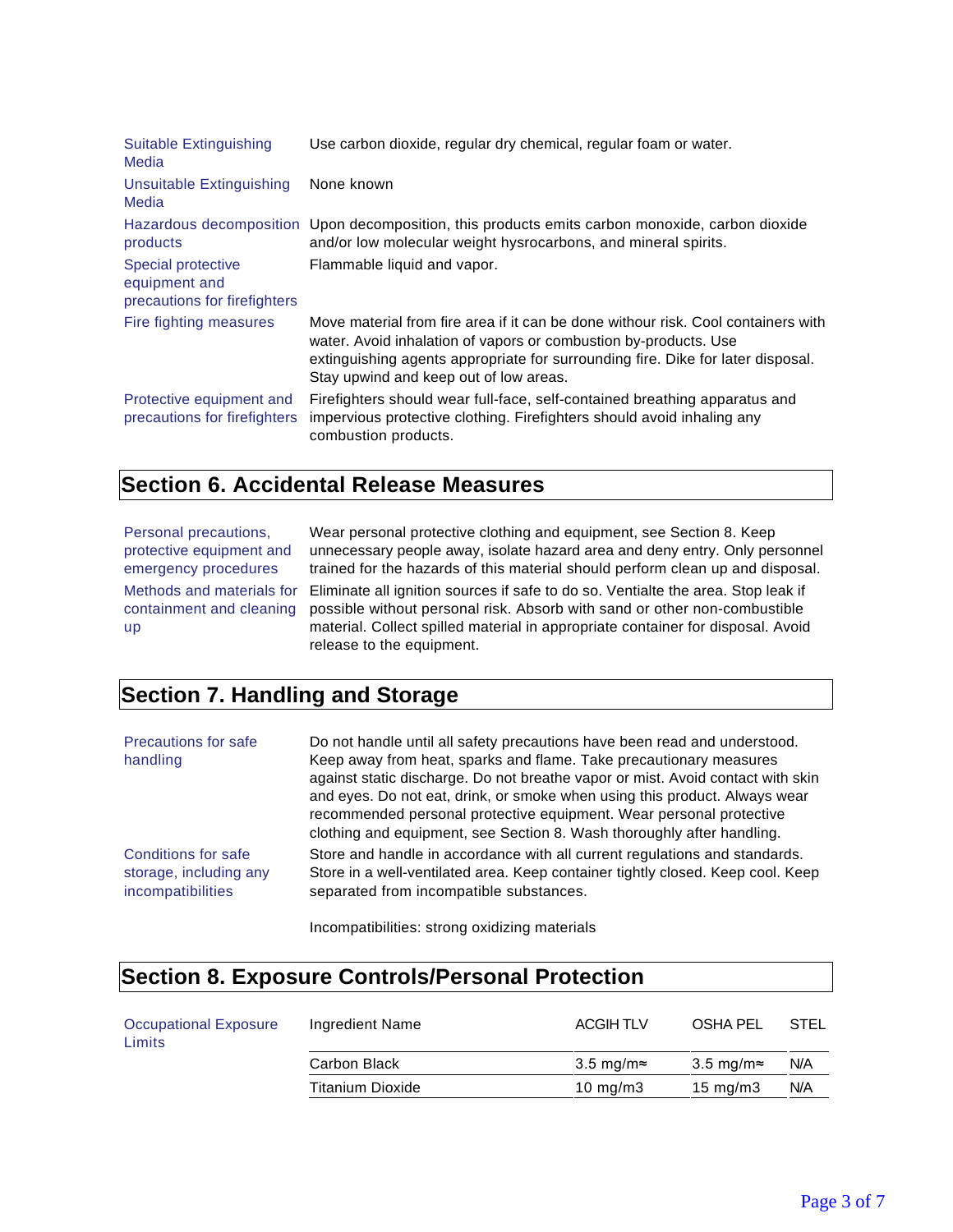|                                         | Magnesium silicate                                                                                                                  | N/A                        | N/A                | N/A |
|-----------------------------------------|-------------------------------------------------------------------------------------------------------------------------------------|----------------------------|--------------------|-----|
|                                         | Hydrotreated heavy petroleum naptha                                                                                                 | Not Established TWA 400ppm |                    | N/A |
|                                         | Calcium carbonate                                                                                                                   | 10 $mg/m3$                 | $5 \text{ mg/m}$ 3 | N/A |
| <b>Personal Protective</b><br>Equipment | Goggles, Gloves, Apron, Face Shield                                                                                                 |                            |                    |     |
| Appropriate engineering<br>controls     | Provide local exhaust ventialtion system. Ensujre compliance with applicable<br>exposure limits.                                    |                            |                    |     |
| Eye/face protection                     | Wear splash resistant safety goggles. Provide an emergency eye wash<br>fountain and quick drench shower in the immediate work area. |                            |                    |     |
| Skin protection                         | Wear appropriate chemical resistant clothing.                                                                                       |                            |                    |     |
| Glove recommendations                   | Wear appropriate chemical resistant gloves.                                                                                         |                            |                    |     |
| <b>Respiratory protection</b>           | Use an approved respirator if exposure limits are exceeded or if irritation<br>develop or persists.                                 |                            |                    |     |

# **Section 9. Physical and Chemical Properties**

| <b>Physical State</b>                 | Liquid, paste |
|---------------------------------------|---------------|
| Color                                 | Refer to      |
|                                       | product label |
| Odor                                  | Petroleum     |
| <b>Odor Threshold</b>                 | Not available |
| <b>Solubility</b>                     | Neligible in  |
|                                       | water         |
| Partition coefficient Water/n-octanol | Not available |
| VOC%                                  | 202 g/L       |
| <b>Viscosity</b>                      | Varies        |
| <b>Specific Gravity</b>               | 1.26          |
| <b>Density lbs/Gal</b>                | N/A           |
| Pounds per Cubic Foot                 | N/A           |
| <b>Flash Point</b>                    | 40-60C        |
|                                       | (solvent)     |
| <b>FP Method</b>                      | N/A           |
| Ph                                    | Not available |
| <b>Melting Point</b>                  | Not available |
| <b>Boiling Point</b>                  | 155-217C      |
|                                       | (solvent)     |
| <b>Boiling Range</b>                  | N/A           |
| LEL                                   | N/A           |
| UEL                                   | N/A           |
| <b>Evaporation Rate</b>               | Not available |
| Flammability                          | Not available |
| <b>Decomposition Temperature</b>      | Not available |
| <b>Auto-ignition Temperature</b>      | Not available |
| <b>Vapor Pressure</b>                 | Heavier than  |
|                                       | air           |
| <b>Vapor Density</b>                  | Not available |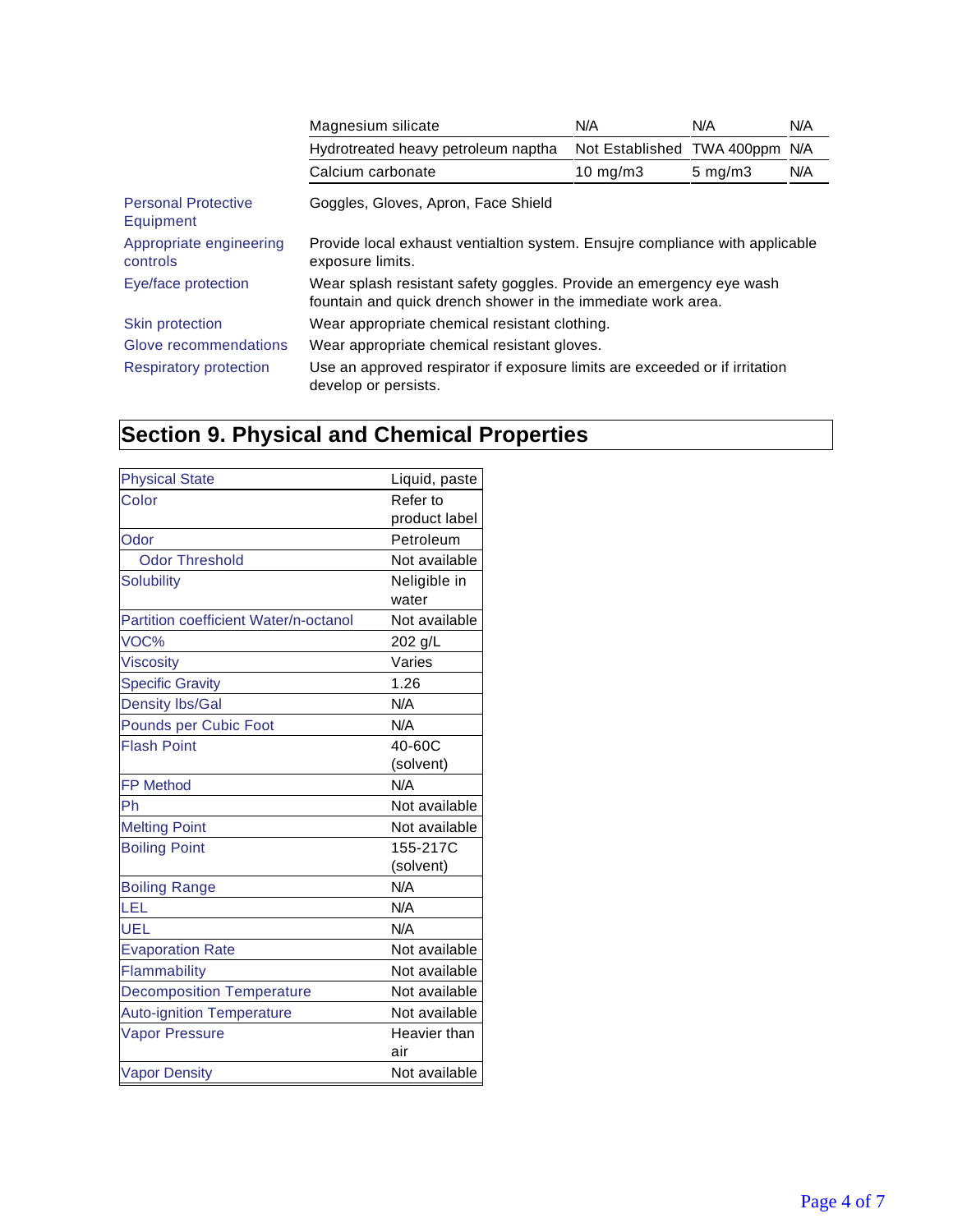Note The above information is not intended for use in preparing product specifications. Contact Soudal Accumetric before writing specifications.

# **Section 10. Stability and Reactivity**

| Reactivity                            | No reactivity hazard is expected. Stable at normal temperatures and<br>pressures.                                                                                 |
|---------------------------------------|-------------------------------------------------------------------------------------------------------------------------------------------------------------------|
| Possibility of hazardous<br>reactions | Will not polymerize.                                                                                                                                              |
| Conditions to avoid                   | Avoid heat, flames, sparks and other sources of ignition. Avoid contact with<br>incompatible materials.                                                           |
| Incompatible materials                | Strong oxidizing agents                                                                                                                                           |
| products                              | Hazardous decomposition Upon decomposition, this products emits carbon monoxide, carbon dioxide<br>and/or low molecular weight hysrocarbons, and mineral spirits. |

# **Section 11. Toxicological Information**

| Information on likely routes Inhalation<br>of exposure | May cause irritation and cenral nervous system effects including nausea,<br>headache, dizziness, fatigue, drowsiness or unconscious.                                                                                                                                                                                                                                                                                                              |
|--------------------------------------------------------|---------------------------------------------------------------------------------------------------------------------------------------------------------------------------------------------------------------------------------------------------------------------------------------------------------------------------------------------------------------------------------------------------------------------------------------------------|
|                                                        | Ingestion<br>Ingestin may cause irritation of the esophagus and gastrointestinal tract.                                                                                                                                                                                                                                                                                                                                                           |
|                                                        | Skin contact<br>May cause irritation of the skin. May cause irritation, redness, itching and<br>burning.                                                                                                                                                                                                                                                                                                                                          |
|                                                        | Eye contact                                                                                                                                                                                                                                                                                                                                                                                                                                       |
|                                                        | May cause irritation of the eyes. Contact may casue tearing, redness, a<br>stinging or burning feeling, swelling and blurred vision.                                                                                                                                                                                                                                                                                                              |
| Immediate effects                                      | Respiratory tract irritation, skin irritation, eye irritation, central nervous system<br>effects                                                                                                                                                                                                                                                                                                                                                  |
| <b>Delayed effects</b>                                 | No information is available                                                                                                                                                                                                                                                                                                                                                                                                                       |
| <b>Medical conditions</b><br>aggravated by exposure    | eye disorders, skin disorders                                                                                                                                                                                                                                                                                                                                                                                                                     |
| Irritaion/corrosivity data                             | May cause respiratory tract irritation, skin irritation and eye irritation.                                                                                                                                                                                                                                                                                                                                                                       |
| Sensitization                                          | Respiratory                                                                                                                                                                                                                                                                                                                                                                                                                                       |
|                                                        | No information available for the product.                                                                                                                                                                                                                                                                                                                                                                                                         |
|                                                        | Dermal                                                                                                                                                                                                                                                                                                                                                                                                                                            |
|                                                        | No information available for the product.                                                                                                                                                                                                                                                                                                                                                                                                         |
| Germ cell mutagenicity                                 | No information available for the product.                                                                                                                                                                                                                                                                                                                                                                                                         |
| Carcinogenicity                                        | Results of a DuPont epidemiology study showed that employees who had<br>been exposed to titanium dioxide pigments were at no greater risk of<br>developing lung cancer than were employees who had been exposed to<br>titanium dioxide pigments. No pulmonary fibrosis was found in any of the<br>employees and no associations were observed between titanium dioxide<br>pigment exposure and chronic respiratory disease or lung abnormalities. |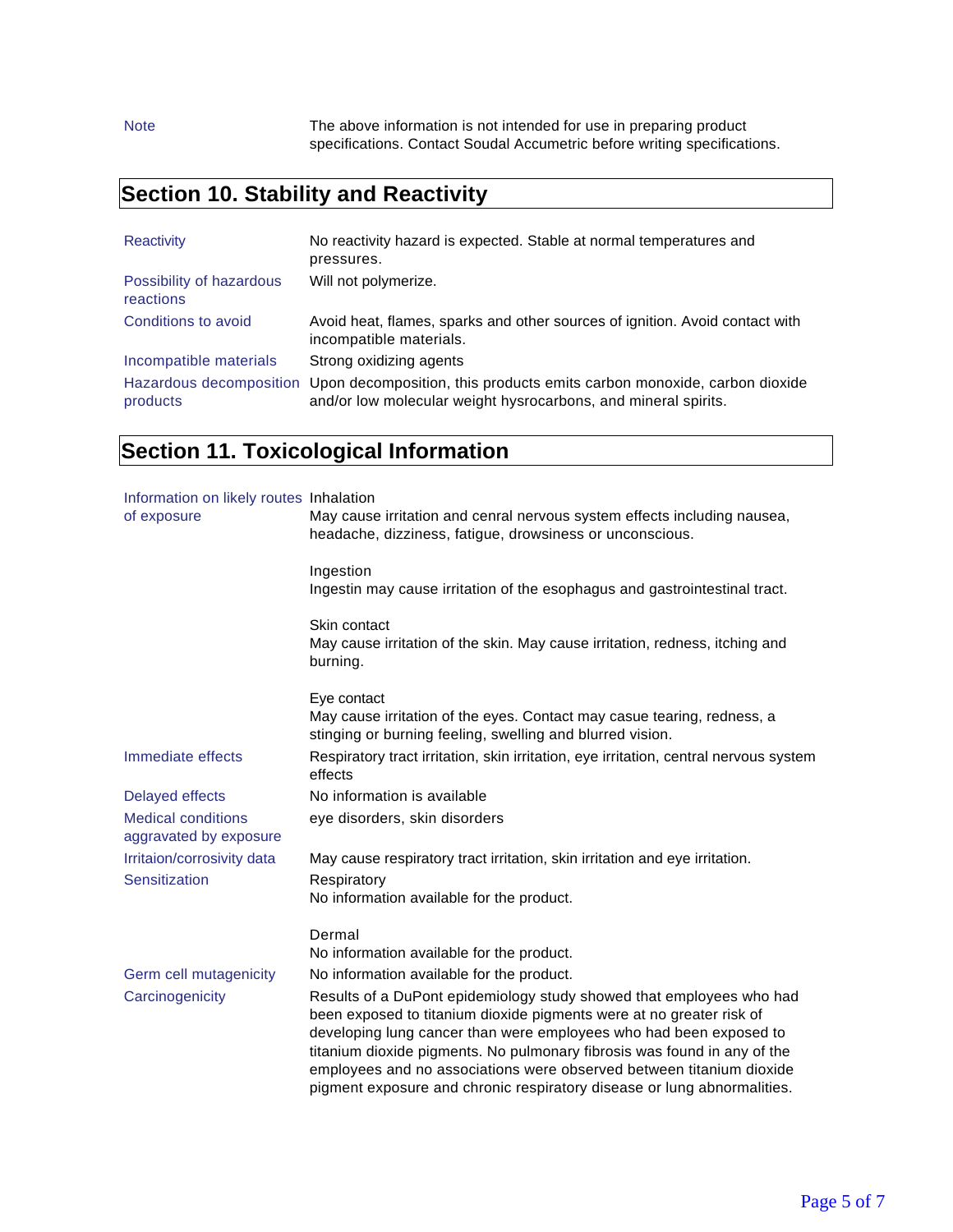|                                                | Based on the results of this study, DuPont concluded that titanium dioxide<br>pigment will casue lung cancer or chronic respiratory disease in humans at<br>concentrations experienced in the workplace. |
|------------------------------------------------|----------------------------------------------------------------------------------------------------------------------------------------------------------------------------------------------------------|
| Reproductive toxicity                          | No information available for the product.                                                                                                                                                                |
| Specific target organ toxicity Single exposure |                                                                                                                                                                                                          |
|                                                | No information available for the product.                                                                                                                                                                |
|                                                | Repeated exposure                                                                                                                                                                                        |
|                                                | No information available for the product.                                                                                                                                                                |
| <b>Aspiration hazard</b>                       | No information available for the product.                                                                                                                                                                |

### **Section 12. Ecological Information**

|                               | Fate and Effects in Waste Complete information is not yet available. |
|-------------------------------|----------------------------------------------------------------------|
| <b>Water Treatment Plants</b> |                                                                      |
| <b>Environmental Effects</b>  | Complete information is not yet available.                           |
| <b>Environmental Fate and</b> | Complete information is not yet available.                           |
| <b>Distribution</b>           |                                                                      |

### **Section 13. Disposal**

Disposal methods Dispose in accordance with alll applicable federal, state/regional and local laws and regulations.

Subject to disposal regulations: US EPA 40 CFR 262

Hazardous Waste Number(s): D001

### **Section 14. Transport Information**

| <b>UN Number</b>          | 3295                                                                                                                                                                                                |
|---------------------------|-----------------------------------------------------------------------------------------------------------------------------------------------------------------------------------------------------|
|                           | UN Proper Shipping Name Hydrocarbons, liquid, n.o.s.                                                                                                                                                |
| <b>DOT Classification</b> | 3                                                                                                                                                                                                   |
| <b>Packing Group</b>      | Ш                                                                                                                                                                                                   |
| Additional information    | Land tranportation: Combustible liquid                                                                                                                                                              |
|                           | For non-bulk shipments containing less than 119 gallons (450 liters) and<br>transported by motor vechicle or rail within the United States, this product<br>would be reclassified as non-regulated. |

# **Section 15. Regulatory Information**

No Data Available

# **Section 16. Other Information**